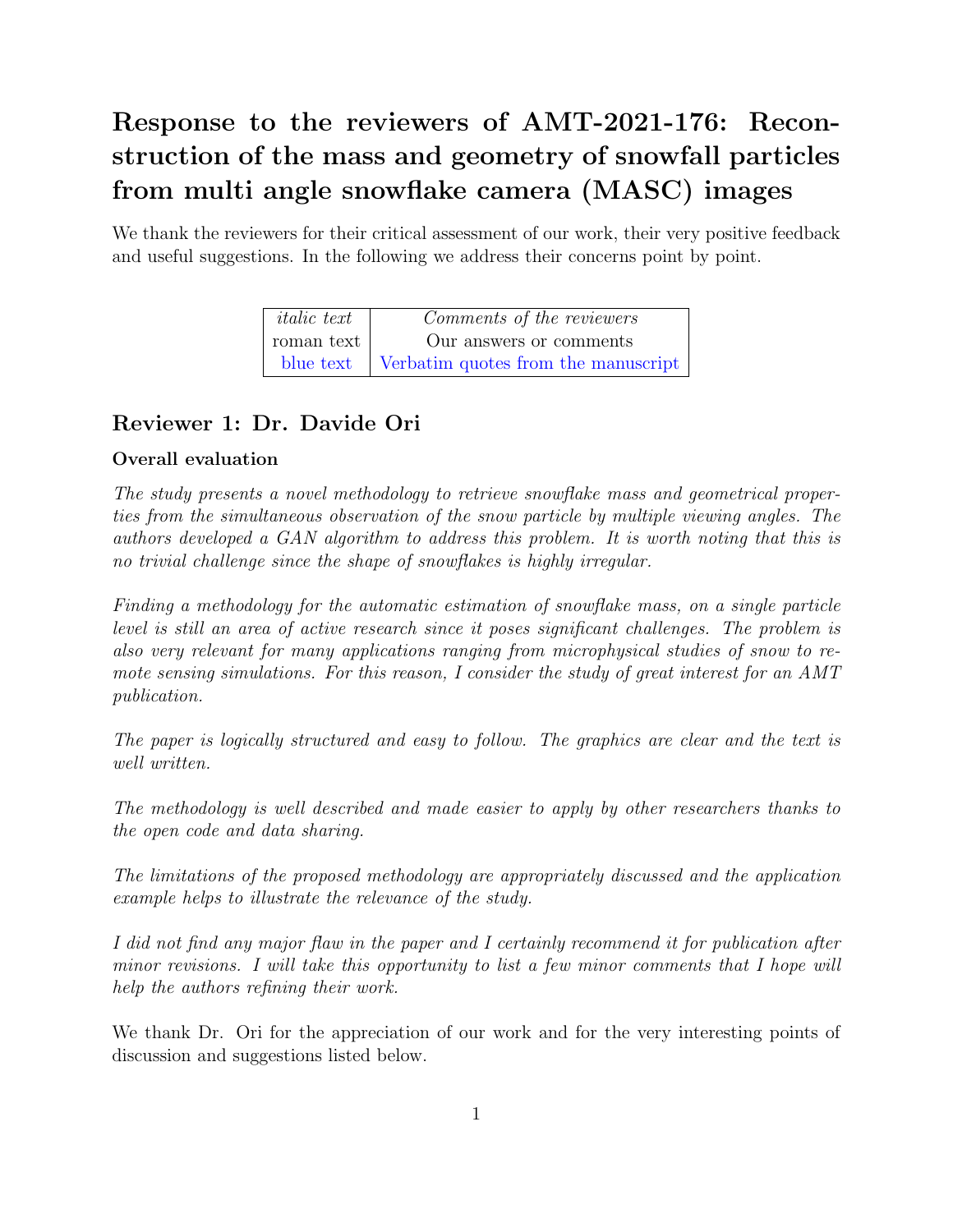#### General comments

Dr. Ori lists several interesting observations or remarks, that we address *point by point* in this section. Before to proceed, we believe it is worth to better explain or rephrase some aspects of our work that involve riming, as this is a key topic tackled in the comments.

•  $R_c$  vs LWP: the estimation of riming degree from MASC images follows the work of [Praz et al., 2017], where supervised classification is used on a input set of geometrical and textural features computed for each image. Initially, a categorical classification of riming into 5 discrete (but qualitative) classes is performed. This is then transformed, in a nonlinear manner, into a continuous value  $R_c$  ranging from 0 (unrimed) to 1 (fully developed graupel). It is important to note that this is very different with respect to the  $LWP$  parameter used in the models of, for example, [Leinonen and Szyrmer, 2015]. LW P describes the environment in which particles get rimed rather than the textural appearance of the rimed particle, which is what  $R_c$ does. If we imagine to be in a fully controlled scenario and we increase  $LWP$ ,  $R_c$ will increase until reaching the value of 1 when the original shape of the particle is completely masked by rime accretion and graupel is generated. From this moment on, increasing  $LWP$  will still lead to an increase of mass and size, but  $R_c$  cannot increase further (the particle cannot get more rimed than fully rimed, in qualitative terms).

We believe that relating  $LWP$  to  $R_c$  could be a very interesting and not trivial topic for future research and thus we rephrased the last sentence of our conclusions as:

There are a number of future studies that can be conducted with this new tool, including . . . as well as linking the qualitative riming degree as seen on images of rimed particles with the actual liquid water content of the rime accretion

We also clarified that  $R_c$  is shown in the plots, in Sec.5:

The same dataset is color-coded according to the apparent riming degree  $R_c$  (0 being unrimed particles and 1 fully developed graupel) and according to the classified hydrometeor type.

•  $R_c$  vs density factor: according to the, very relevant, literature suggestion of [Mason et al., 2018], the density factor described in their paper seems to be linked to LW P. Following the same train of thoughts of the previous point, also in this case we must keep in mind that  $R_c$  and its variability cannot be directly compared to a density factor without preliminary research in this direction. Even just intuitively, let's look at the variation of  $R_c$  for a few crystals (the image is adapted from [Praz et al., 2017]).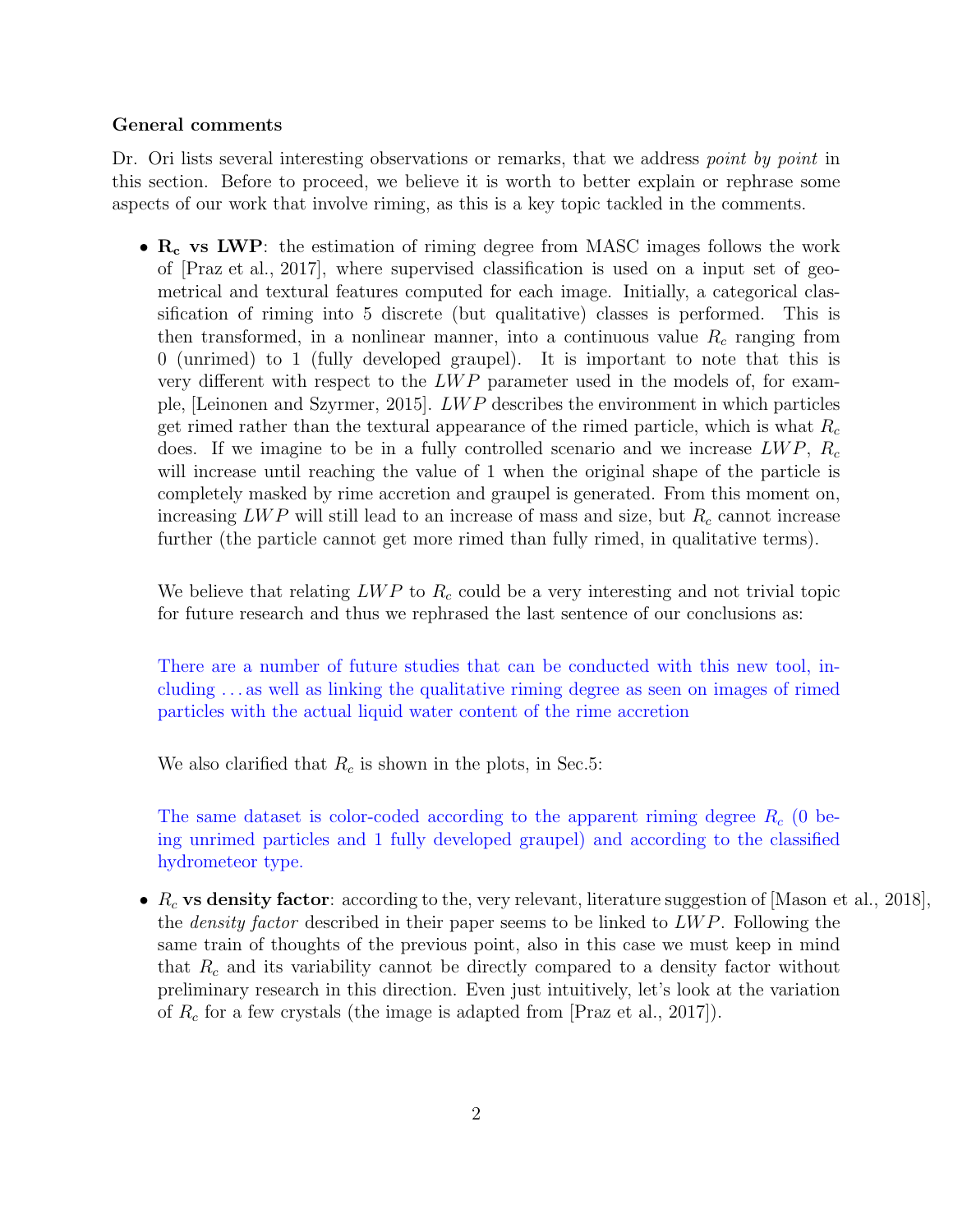| riming          | none | rimed | densily<br>rimed | graupel<br>-like | graupel |
|-----------------|------|-------|------------------|------------------|---------|
| $\mathcal{R}_c$ | 0    | 0.15  | 0.5              | 0.85             |         |
|                 |      |       |                  |                  |         |

Here we can observe how  $R_c$  is really designed to capture the qualitative change from unrimed to graupel rather than the actual quantitative density change that these particles may experience.

- Riming in the training set vs riming in MASC data: we would like to recall that  $R_c$  is not among the inputs of 3D-GAN. 3D-GAN uses as input binary silhouettes of the particles, while in large part  $R_c$  is obtained from textural descriptors [Praz et al., 2017, Appendix].
- 1. The thing that puzzles the most is the fact that the GAN is trained with model data. This point is appropriately discussed at line 155 and following, but I am still thinking about how this affects the results presented in table 4. It appears to me that the exponent of the power-law fit for the mass-size relation is always approximately 2 and only at very high degrees of riming (75-100%) it significantly deviates from this value. This is coherent to what was already shown in [Leinonen and Szyrmer, 2015] where the model predicts that riming mostly affects the prefactor of the mass-size relationship, while the exponent is not affected. In that study, a completely different growth model (i.e. rime growth, model  $C$ ) is needed in order to affect the exponent of the mass-size relation. Because of that, I am suspicious about the fact that this result might be a consequence of the model employed.

Dr. Ori raises a very good point here. First and foremost, we realized that we should have better clarify the characteristics of the training set. In fact, model C of [Leinonen and Szyrmer, 2015] was not employed, but only the simultaneous (model A) or subsequent (model B) riming scenarios, at a given  $LWP$ . We clarified this important aspect in Sec. 3.3 Training:

In order to create a training set, snowflakes are generated by randomly selecting a few input parameters. To cite the most important,  $LWP$  varies from 0.0 to 2.0  $kg m^{-2}$ , the number of monomers varies between 1 and 50, the monomer type varies among dendrites, needles, rosettes, plates, columns; the riming process is chosen as either occurring at the same time with respect to aggregation (simultaneous) or only once aggregation is completed (subsequent).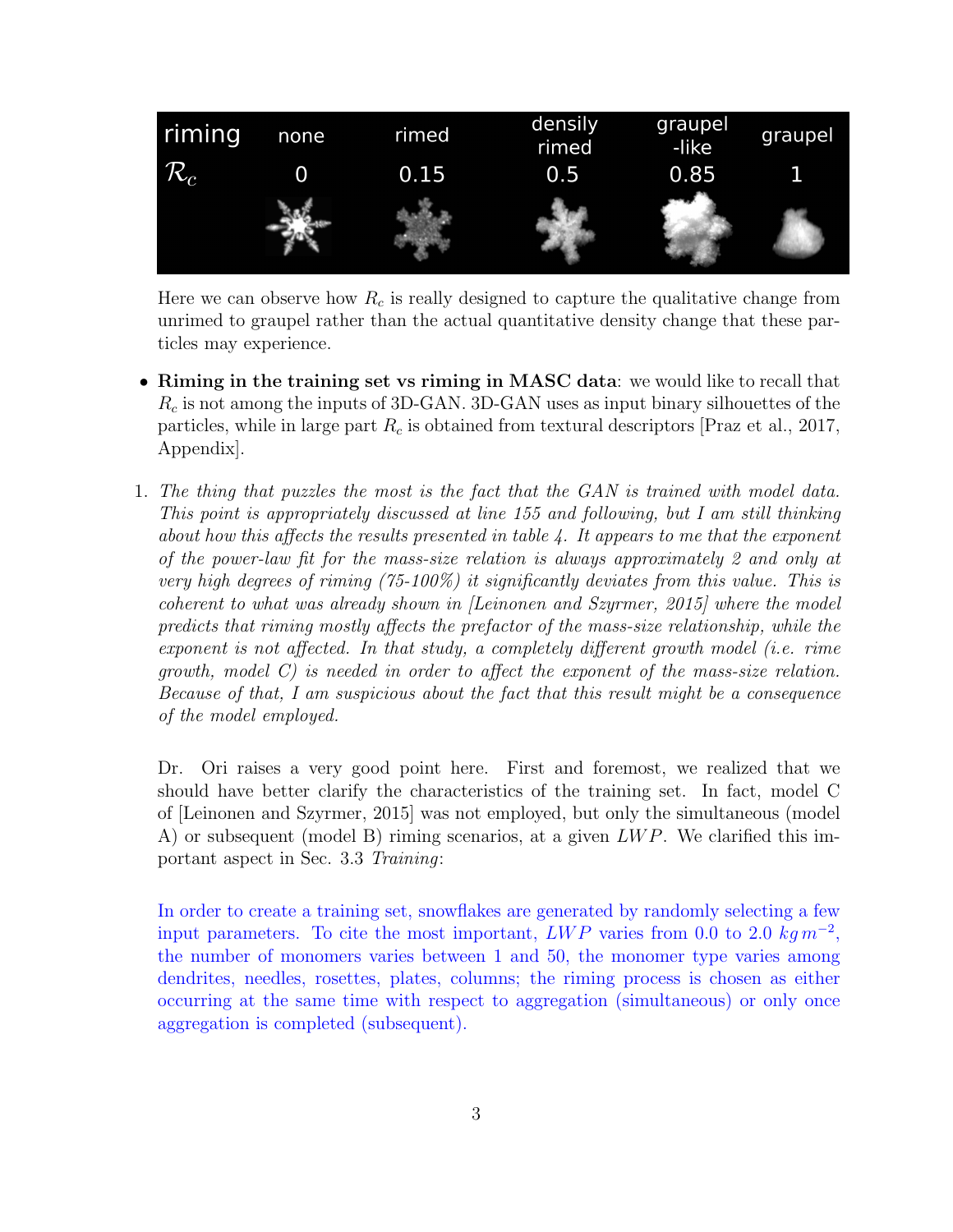The numerical details of this implementation are also available in the file *aggproj.py* in the open-access repository of 3D-GAN. The fact that model C is not used, together with the above-mentioned consideration on the difference between  $R_c$  and  $LWP$  as riming descriptors, should reduce the concerns about the model-dependence of the preliminary interpretations described in Sec. 5 of the manuscript.

2. On the other hand, it seems that there is some evidence to support the idea that the exponent of the mass-size power law should vary more continuously between the unrimed aggregates  $b=2$  and the 3D scaling  $b=3$  (see e.g. [Mason et al., 2018] Retrievals of Riming and Snow Density from Vertically Pointing Doppler Radars, figure 1 and equation 8).

A first mitigation of this effect, with an improvement in terms of continuity has been obtained by producing a better estimate of  $R_c$ . In the previous version of the paper, we just transformed the categorical riming degree (1 to 5) to the continuous riming degree  $R_c$ . In reality, the riming degree estimation of [Praz et al., 2017] provides the probability that the riming degree belongs to each of the classes and this information should be used. We use now the probability of each class before to compute  $R_c$  and thus obtain  $a_m$  and  $b_m$  values that vary in a smoother way especially near the edges (0) and 1). The revised manuscript contains the correct values; the changes are minimal but they go in the desired direction.

We overall believe that the transition is in reality not too abrupt. Let us try to compute a similar figure as in [Mason et al., 2018], but using  $R_c$ . Here, in Fig. 1, we take all the data collected by the MASC during various field campaigns (all together, for any particle type) and we stratify the computation of  $a_m$  (converted to cgs units as in [Mason et al., 2018]) and  $b_m$  couples into  $R_c$  bins of 0.05 size, ranging from [0−0.05] to [0.95 – 1]. There is indeed a larger increase in  $b_m$  in the last bin (although in our view not too dissimilar to what shown in Fig.1 of [Mason et al., 2018]) getting towards a value of 3.

We must stress once again that  $R_c$  and its relations with the actual snowflake density is not yet investigated and at the same time that  $R_c$  does not have a Gaussian distribution, especially not near its boundaries. We prefer not to show yet a similar plot in this manuscript or to draw significant conclusions in this direction and we certainly agree that it is a topic of interest for future research. In our view, the goal of Sec. 5 of the manuscript is to provide a teaser, of course scientifically sound, of the possible applications of 3D-GAN. We clarified it at the beginning of the sections as:

We would like to provide the reader with examples and suggestions about possible applications and future research directions that could benefit from the output of 3D-GAN. We consider the retrieval of mass an immediate added value of 3D-GAN and we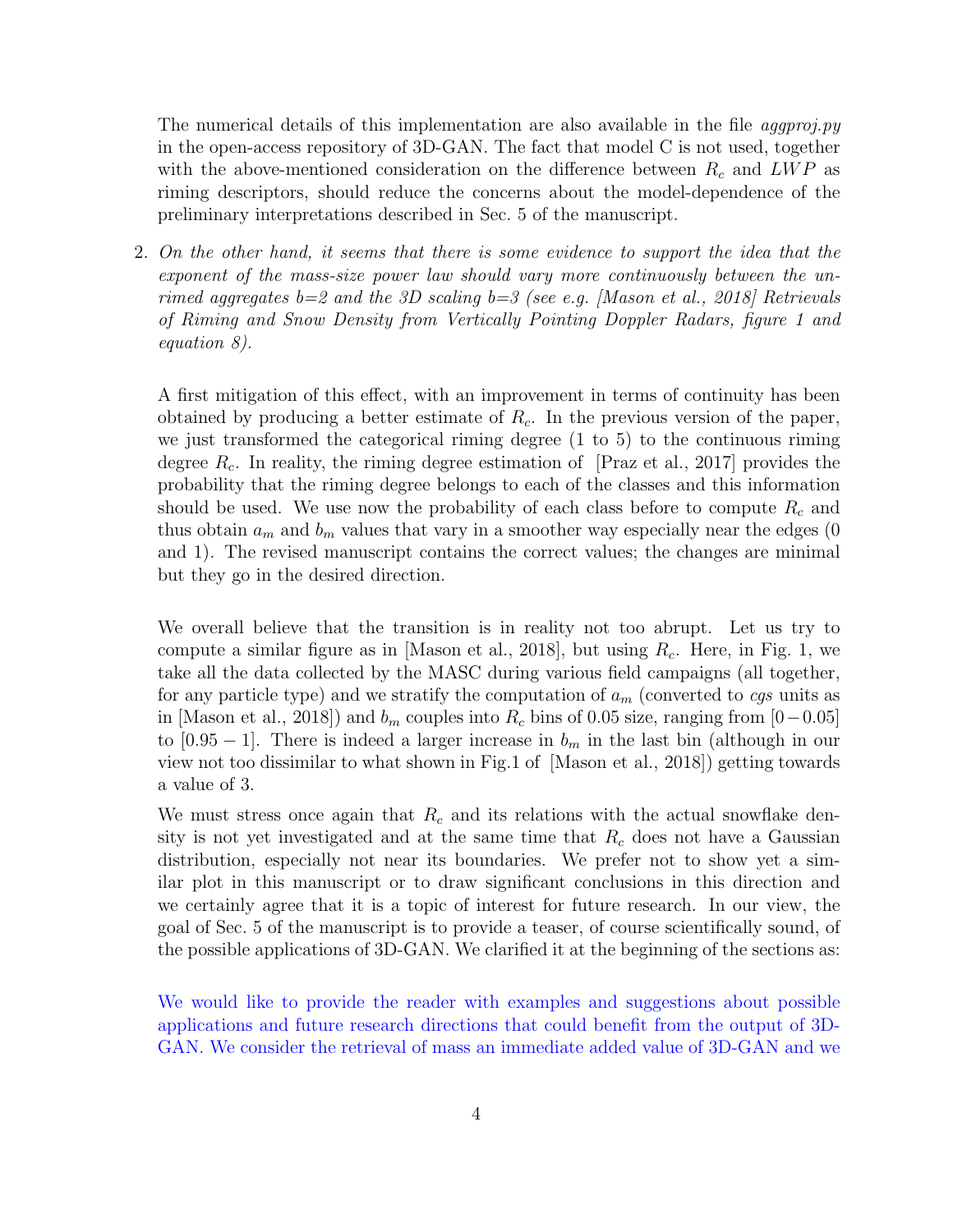

Figure 1:  $a_m$  vs  $b_m$  values calculated on a large database of MASC data during multiple field campaigns. Power laws are fitted stratifying data according to  $R_c$  (color coded) in  $R_c$  bins of size 0.05.

apply this retrieval here to datasets collected in the past years at various geographical locations

3. In my view, when snowflakes grow by riming they increase mostly in mass (fill-in theory and [Seifert et al., 2019]) and will start increasing in size more and more while their rime mass fraction increases. In my view, the smallest particles should reach this limit first, hence their size would start increasing earlier than one of larger aggregates, thus the exponent b of the m-D power low starts increasing. This conceptual view comes from the idea that the riming degree of single particles is not constant inside a snowflake population.

We completely agree with this view. In fact  $R_c$  estimates can vary from particle to particle. As personal view, I like to formulate it in a slightly different way: when the size starts to increase by riming (after filling is completed), the particles are better represented by different power laws of increasing b. We must underline that the minimum  $D_{max}$ , for snowflakes that allow for 3D-GAN reconstruction, is about 0.5 mm, so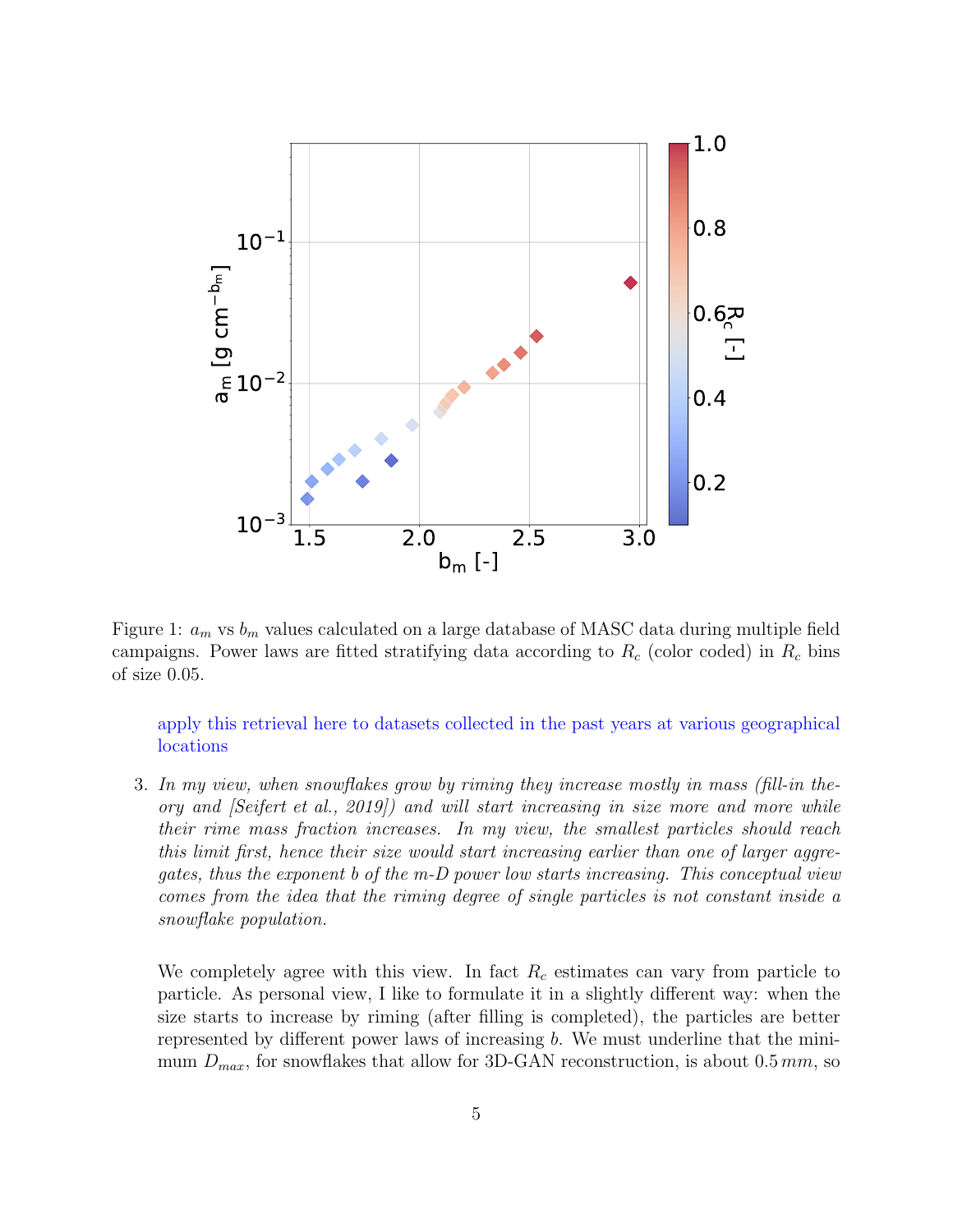we miss lower sizes (and this may affect the power law fits). This was not clarified in the manuscript, so we added the following sentence (Sec. 3.3):

We then extracted these features from the dataset of [Praz et al., 2017], collected in Davos, Switzerland during 2016–2017. We excluded the particles classified as small particles by [Praz et al., 2017], as their size does not allow for any shape recognition or significant variability in the descriptors, and computed principal component analysis (PCA) of the feature distribution on the rest of the population. This excludes particles with maximum dimension roughly lower than half millimeter. We kept the three most important PCA components.

4. If I understand correctly (please correct me if I am wrong), snowflakes coming from various particle populations (different times/ weather events) are stratified according to their riming degree in Table 4. If the logic of my previous paragraph is valid, the m-D fits derived in Table 4 are not well representing natural snowflake populations because, in general, one should assume a size-dependent riming degree.

Dr. Ori is correct in the premise: the values in Table 4 are calculated for a given field campaign, which may have lasted several months and experienced large meteorological variability and multiple snowfall events. However, as personal view,  $m(D)$  relationships can be useful in two conceptually different ways:

- (a) They may aim, as Dr. Ori suggests, to describe actual populations of particles at the scale of individual snowfall events (or lower scales), as in [von Lerber et al., 2017]. This approach can be useful to better interpret radar data or other remote sensing data.
- (b) They may aim to provide general laws, independently from the actual population or actual snowfall event. In this sense, they can be stratified according to other parameters (hydrometeor type and/or riming degree in our case, but other combinations may be used) to help to get the best possible guess. This approach may be useful in numerical weather simulations, for example.
- 5. My additional questions related to this point are: How do the results of Table 4 compare with those of [Mason et al., 2018]?

First of all, we updated the values in Table 4 and Table 5 after implementing two improvements in the pre-processing:

- We implemented a more continuous estimation of  $R_c$ , as mentioned above in the response to Point 2.
- As the MASC may be measuring blowing snow, alone or mixed with precipitation, we heavily pre-filtered the data using the method of [Schaer et al., 2020]. We added a sentence in Sec. 5: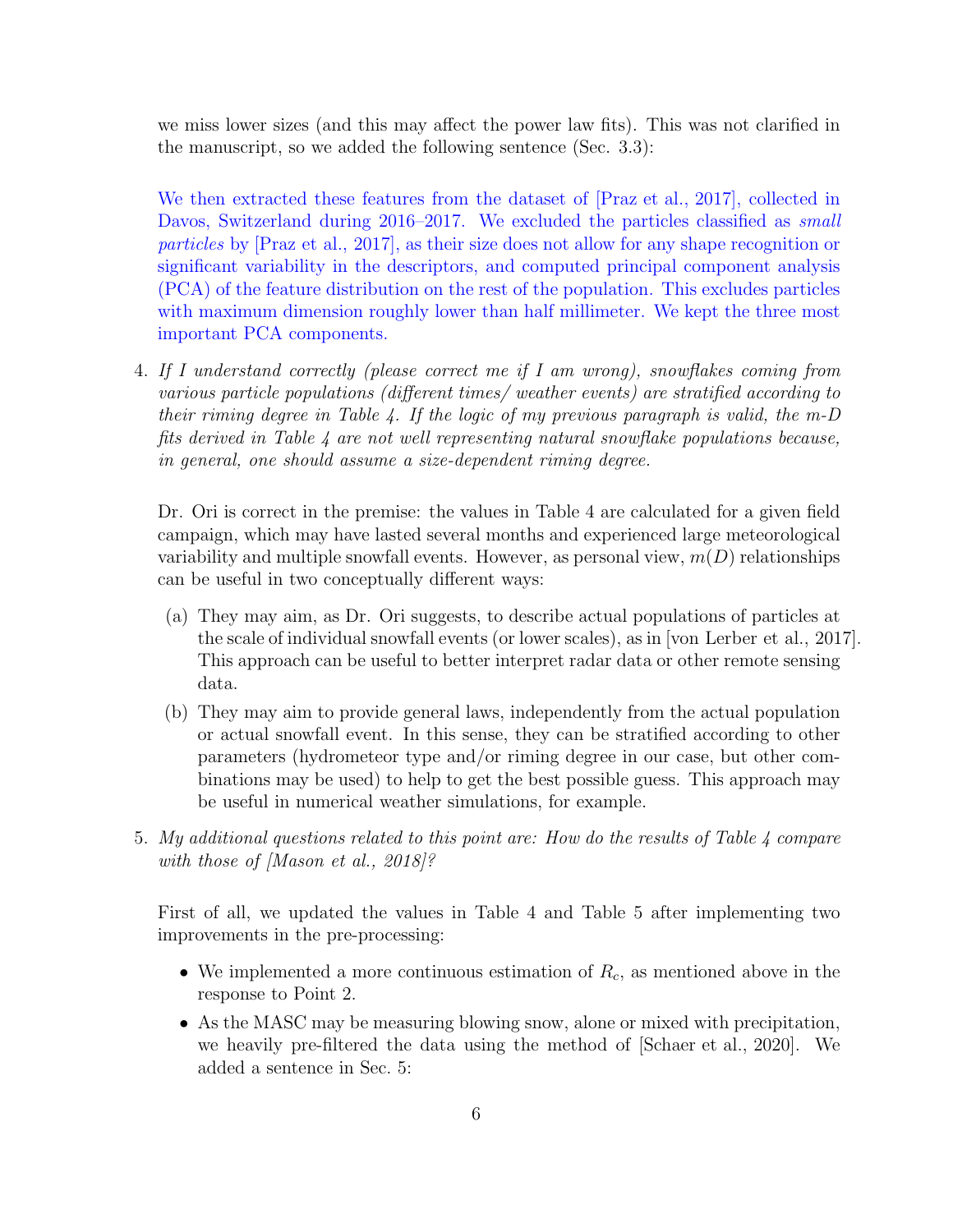We focus here exclusively on snowfall data and blowing snow images have been removed using the classification scheme of [Schaer et al., 2020].

The results change marginally in numerical terms but reduce significantly the size of the datasets for campaigns with relevant blowing snow. For illustration purposes, we show now in Fig. 5 a field campaign where the MASC was protected by a fence (and thus blowing snow was marginal).

We extended the discussion of how our values compare to the ones in [Mason et al., 2018], and other literature works in the middle of Sec. 5:

Considering the entire datasets of individual field campaigns, values of  $b<sub>m</sub>$  between 1.80 and 2.04 are obtained, in agreement both with studies based on multi-sensor field measurements [von Lerber et al., 2017, e.g.] and on simulations [Leinonen and Szyrmer, 2015, Karrer et al., 2020]. Especially the work of [von Lerber et al., 2017] provides  $b_m$  values also lower than 1.7 and as low as 1.5, as occasionally estimated also by us. Other studies report  $b_m$  always larger than approximately 1.7 [Mason et al., 2018], 1.9 [Karrer et al., 2020] or 2 [Leinonen and Szyrmer, 2015].

The estimated prefactors  $a_m$  reproduce well the range of values that are documented in the literature. In cgs units, the values listed in Table 4 and 5 span roughly between 0.001 and 0.04  $g \, \text{cm}^{-b_m}$ . This range of variation is similar to [von Lerber et al., 2017]. Also [Mason et al., 2018] reports values in this range, but occasionally higher: up to 0.08 for lump graupel, and larger than 0.1 only for hail or solid ice spheres.

[Leinonen and Szyrmer, 2015] obtains a maximum  $a_m$  value of approximately 0.09  $g \, \text{cm}^{-b_m}$ , but only for a model aiming to reproduce the growth by riming of frozen droplets rather than ice crystals (called rime growth).

6. How confident are you in the quality of the used riming model to represent real physics? Is it possible that the results are affected by a biased model?

We believe that Dr. Ori refers here to the riming model used to produce the simulated snowflakes to train 3D-GAN and generate the 3D-printed flakes. Our confidence in this simulation tools comes mainly from the many studies that employed this tool, finding scientifically-sound results. We underline this point in Sec. 3.3:

it has been found to produce realistic mass–dimensional relations of both unrimed [Leinonen and Moisseev, 2015] and rimed [Leinonen and Szyrmer, 2015] snowflakes, and has been used successfully for modeling snowflake microphysics [Seifert et al., 2019] and remote sensing signals from snowflakes [Leinonen et al., 2018, Tridon et al., 2019, e.g.].

7. Can you elaborate on which improvements to the snowflake model might be needed in order to make it producing snowflakes whose mass scale with exponents in between 2 and 3?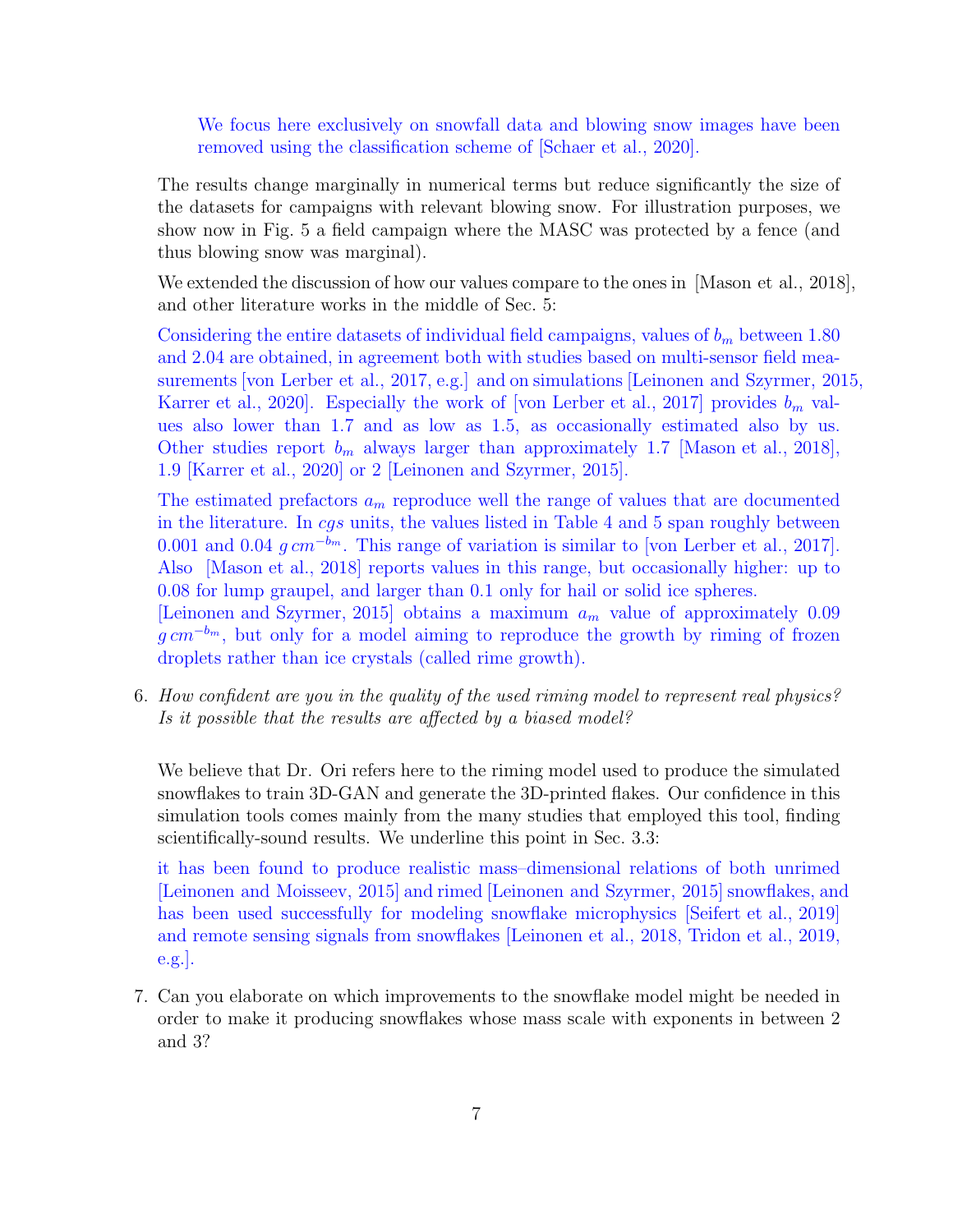The aggregate model (Model A or B in [Leinonen and Szyrmer, 2015]) produces exponents close to 2 while the rime-growth mode produces exponents close to 3. A possibly better combination of these models may prove useful to obtain an improved transition.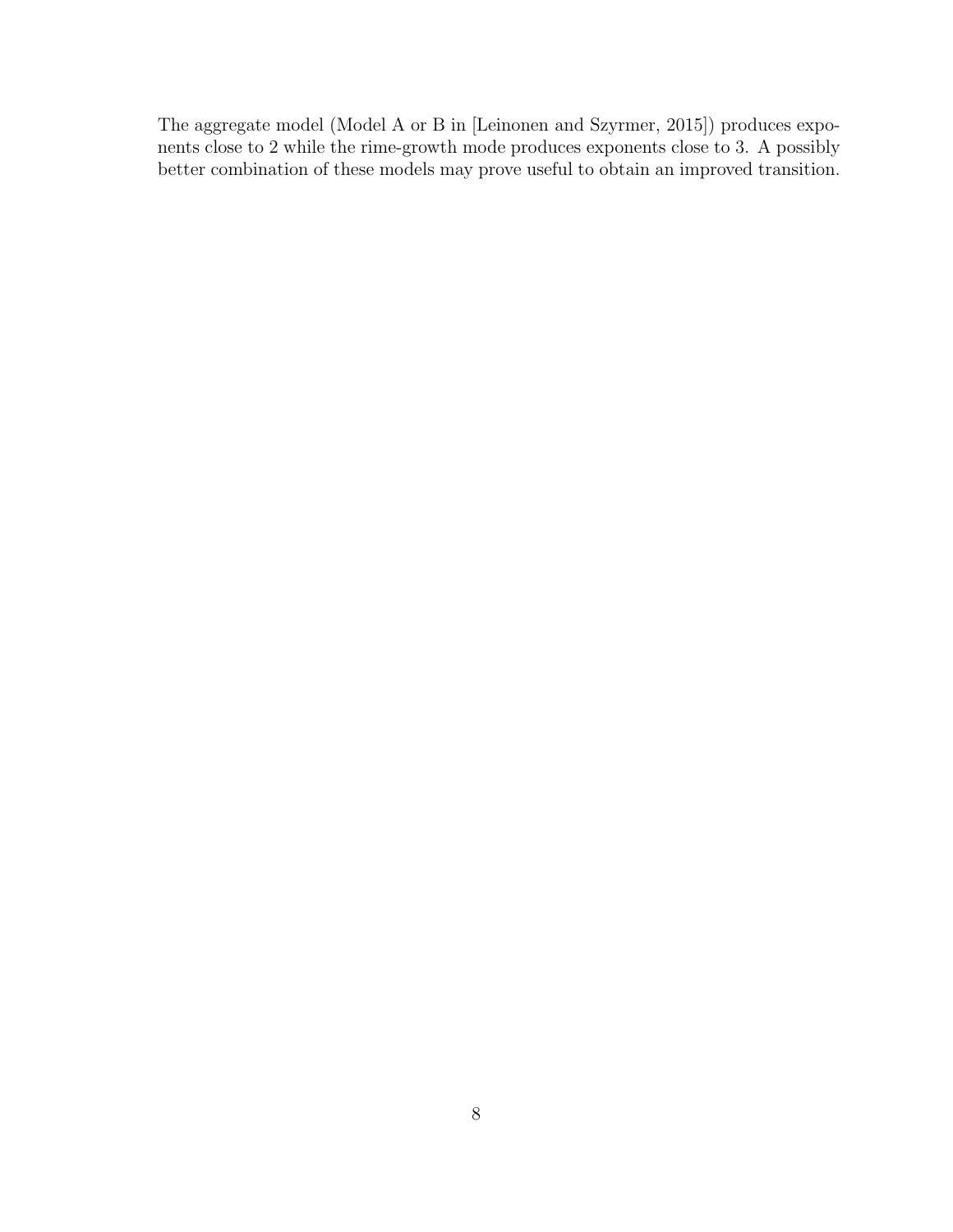#### Specific comments

1. Line 141: I guess also the orientation of the particle matters for the simulated silhouette. In other parts of the paper, the orientation of the particle is discussed as a source of uncertainty. I wonder if it would be possible to constrain orientation by means of hydrodynamic models and exploit it to constrain also the GANs retrieval

The orientation of the particles is mainly a source of uncertainty in the voxel-by-voxel evaluation with 3D-replicas rather than in this part of the manuscript devoted to the training of 3D-GAN. However, after training, the reconstruction may be potentially affected: from some angles the particle may be easier to reconstruct than from others. We added a statememnt in Sec. 4.1:

Because the reconstruction is based on the silhouette of MASC images it follows that, for particles of irregular shape and size, the reconstructed output will vary to a certain extent with the orientation of the falling replicas. This is illustrated in Fig. 2 where one can observe how the reconstruction output varies over several consecutive experimental runs. At the same time, we expect also the reconstruction performance to vary: from some angles the particle may be easier to reconstruct than from others.

We tried to better describe also the uncertainty in the voxel-by-voxel evaluation in Sec. 4.3:

The orientations of the reconstructed snowflakes depend on the orientation of the printed replicas themselves, as they were falling in the MASC measurement area. The orientation of the reference model is instead fixed.

2. Line 185. I guess that also the surface properties of ice (roughness mainly) are needed in order to simulate the interaction of light with the snowflake and that is also something that the used model does not provide.

We agree with Dr. Ori, and rephrased as:

however, the radiative transfer of light inside snowflakes is highly complicated and, to our knowledge, no simulation tools exist that could be used to accurately model it and thereby generate proper simulated 2D images from our 3D models, which additionally does not provide surface properties of ice as roughness.

- 3. Line 191. I guess there is a typo PhotoTOnic Indeed. Corrected.
- 4. Section 4.1 The used apparatus seems very expensive and has significant limitations nonetheless (max size, fragile material). Maybe the authors can give some indications on which are the technical specifications for a 3D printer suited to replicate the experiment.

We are not expert of the technical aspects of 3D-printing. However, the main condition is in our view to have a printer able to achieve a resolution of about 40 microns, i.e.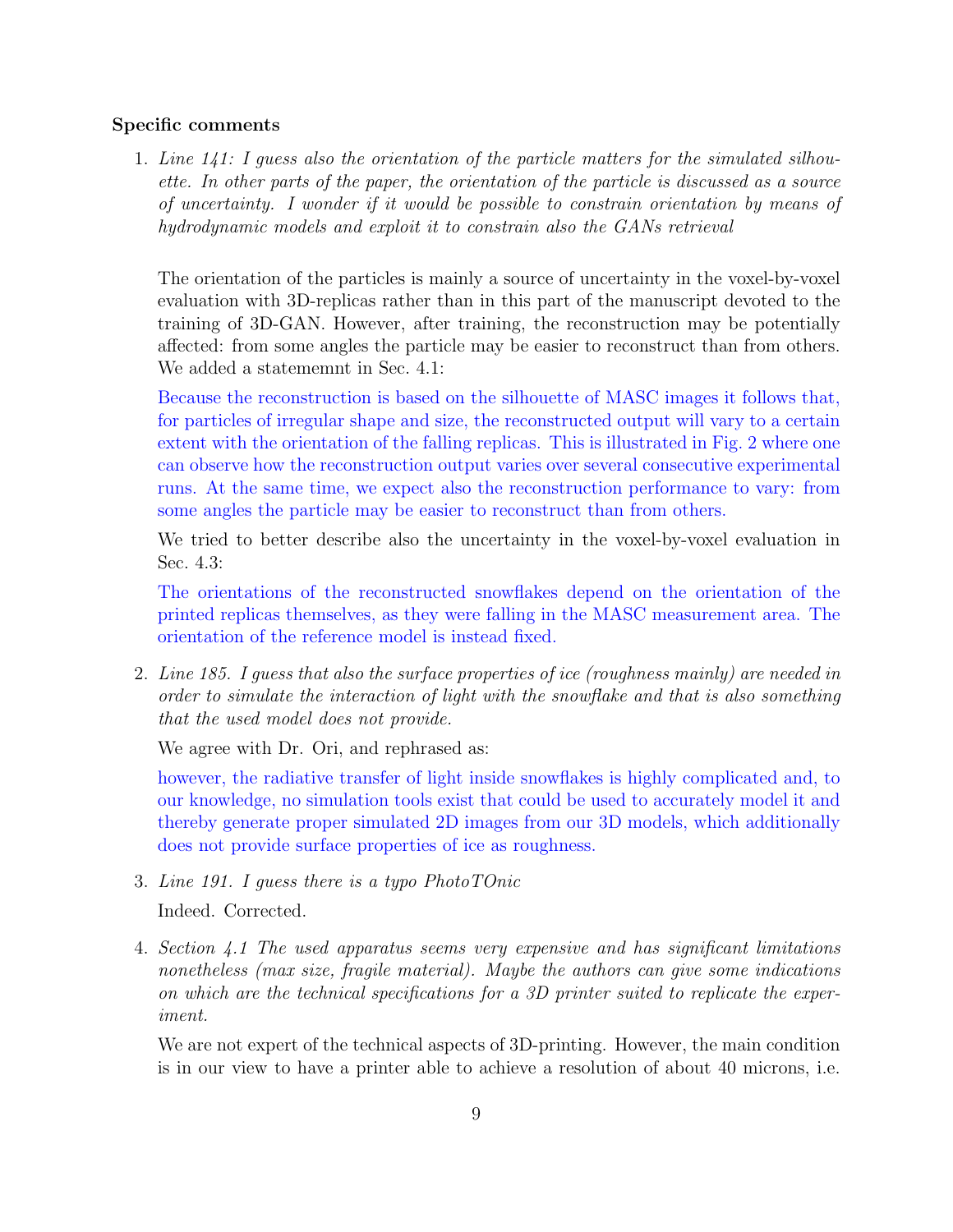the one we used in the model. The printer used in our case, available in our institute, had a much finer resolution that was not strictly needed. We added a sentence in the conclusions that reads as:

When it will be feasible to 3d-print, at lower costs, a large number of snowflakes at a fine resolution (at least the 40  $\mu$ m voxels used by the model presented here), it will be of interest to extend the validation to a larger and more variate sample.

5. Line 202 Is the fall speed impacting the measurement capabilities of MASC? I guess the material used for 3D printing has a different density with respect to ice and thus a different fall speed.

Indeed the material used for 3D printing is denser than ice. However this does not impact our work as long as in-focus pictures are captured (i.e. the replicas are falling in the appropriate measurement area). Fall speed, though recorded, is not used by 3D-GAN and also is not used by the retrievals of [Praz et al., 2017] that we showed in this manuscript. Nevertheless, we paid attention and we used a mechanical support to always drop the snowflakes form a constant height of about 12 cm. As order of magnitude, the height required to reach a final fall speed for this replicas would be on the order of one meter (personal communication of colleagues using this dataset for aerodynamic simulations and modeling).

6. Line 255. In Equation 2, if I got it right,  $m^i$  is the same quantity as  $m_i$  in Eq.1 just with the voxel identifier i shifted from subscript to superscript. If that is the case I would suggest using the same notation in both cases (I have a personal preference for subscripts)

Indeed. Corrected according to the suggestion.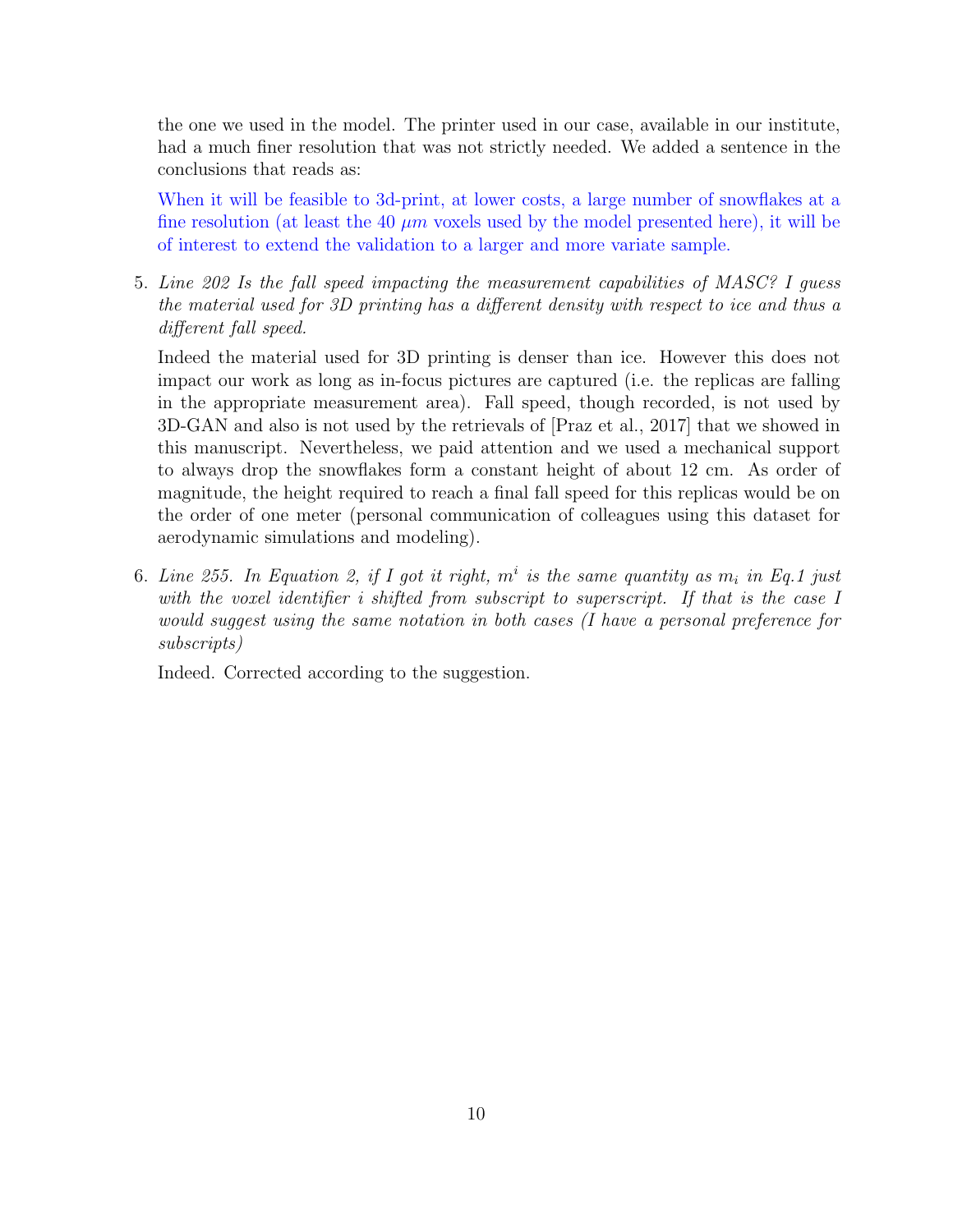# Reviewer 2

### Overall evaluation

The article presents a proposed method for hydrometeor mass retrieval and geometric 3D modelling by the application of a GAN trained for these purposes. The GAN is trained on simulated data and the reasoning for this is well explained, however this might warrant further work with captured data. 14 printed flakes for 198 images seems like the minimum (although I may be wrong).

The Reviewer raises a good point here. The GAN is trained on a large dataset of simulated data but validated on a relatively small physical sample of snowflakes of know geometry (the 3D-printed dataset). Unfortunately this is dictated at the present time by the technical difficulties and costs to generate and handle such small and fragile items. We tried to better stress this aspect in Sec. 4.1 with this sentence:

a total of 198 MASC triplets (and, accordingly, 198 GAN reconstructions) were obtained. Although a larger population of printed snowflakes would be desirable, we believe that, given the above mentioned limitations and technical difficulties, this training sample is a good starting point, including various snowflake habits as well as different riming degrees.

and in the Conclusions:

When it will be feasible to 3d-print, at lower costs, a large number of snowflakes at a fine resolution (at least the 40  $\mu$ m voxels used by the model presented here), it will be of interest to extend the validation to a larger and more variate sample.

The paper is well written and does an admirable job of explaining a difficult topic. The authors make an effort to outline the limitations of their work and discuss their means to address them. The figures and tables are clean and support their work.

I have no concern publishing this document, although I do have some general questions for the authors.

We thank the Reviewer for the appreciation of our work and for the useful comments and suggestions listed here.

### General comments

1. One thought I have is if the snowflakes used (3D printed) for evaluation were part of the training? Or were they generated specifically for evaluation?

The snowflakes used in the evaluation (so, 3D printed) did not belong to the training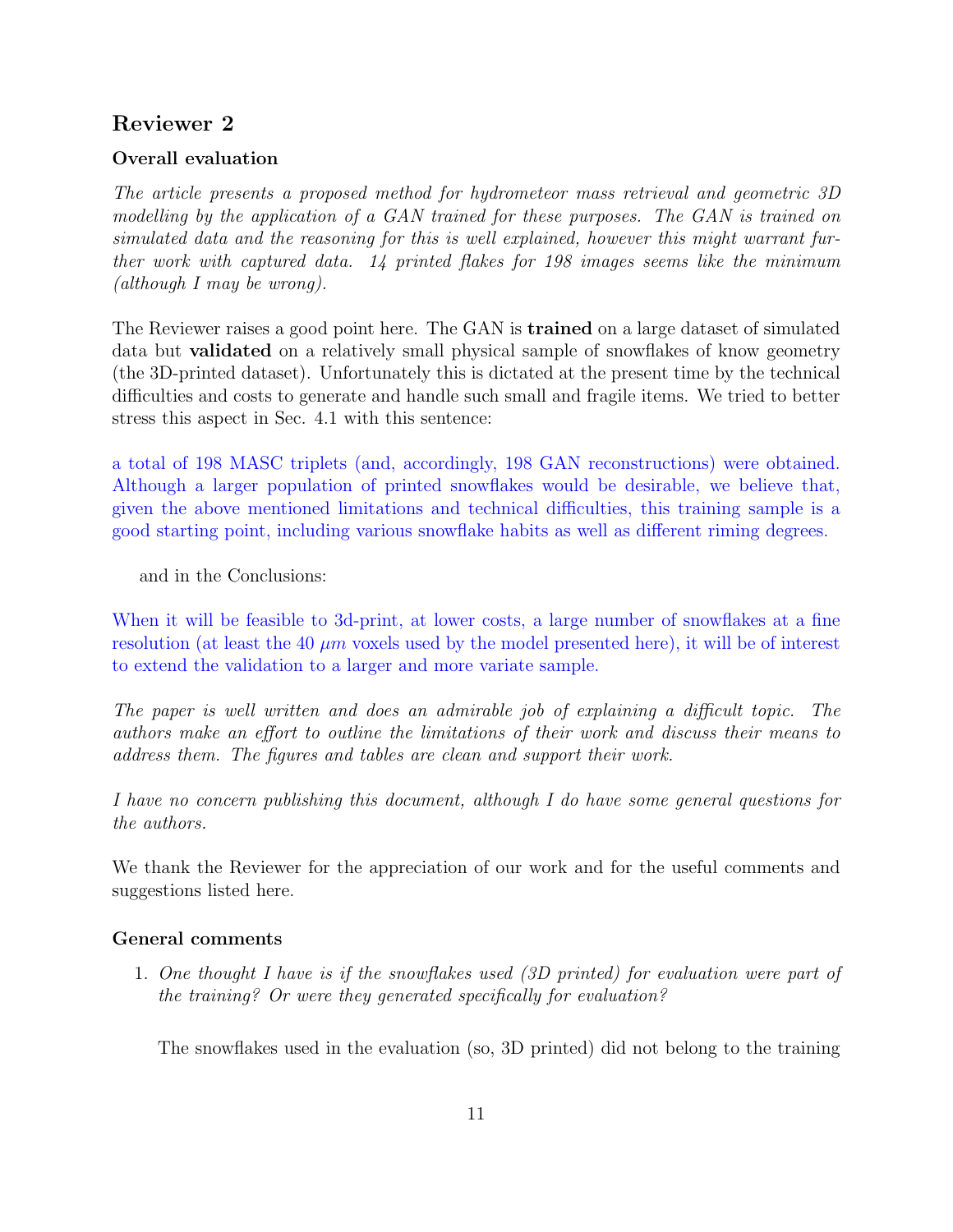set. As for the training set, they have been generated using the same simulation method but with different, randomly initialized, parameters and riming degree levels. For the training set we additionally discarded generated snowflakes with major dimension larger than 5 mm due to the technical limitations mentioned in the manuscript and we could not generate snowflake completely unrimed as they were not resistant enough to be manipulated.

2. Is there any thought on how much error is introduced by using faux snowflakes in validation testing on a network trained on simulated snowflakes? I expect it to be minimal but wonder what your intuition is. This is a difficult problem to solve, and I commend your approach.

Regarding the possible error related to the usage of faux snowflakes in validation for a model trained on simulated particles, it is hard to state anything with a certain confidence at this stage as our validation approach is in a sense a pioneering effort. In our view the main sources of errors related to the usage of our replicas are, apart from the sample size issue, the ones mentioned in Sec. 4.1. It reads now, after some rephrasing and modifications:

A few noteworthy limitations set the boundaries of what we could achieve with this approach:

- 1 The maximum dimension of the printed snowflakes is in the range of  $3-5$  mm. Smaller snowflakes could not be practically manipulated and larger ones could not be printed.
- 2 We could not successfully generate completely unrimed particles  $(LWP = 0$  $kg$  m<sup>-2</sup>) as they resulted in structures too fragile to be manipulated without breaking.
- 3 Lightly rimed particles sometimes suffered damage while being handled in the MASC measurement area and could thus be used only for a limited number of times.

also at the end of the same section, we discuss the effect of orientation and optical properties of printed snowflakes:

we expect also the reconstruction performance to vary: from some angles the particle may be easier to reconstruct than from others and thus we performed multiple experiments with the same particles. An additional source of uncertainty may come from the fact that printed snowflakes are not made of ice: their color and optical properties may be different with respect to actual snowflakes. We assume this aspect to be of negligible importance in our case because only silhouettes are used as input.

3. Did the printing allow for the introduction of air pockets? How solid were these printed flakes? Did any flakes have cavities?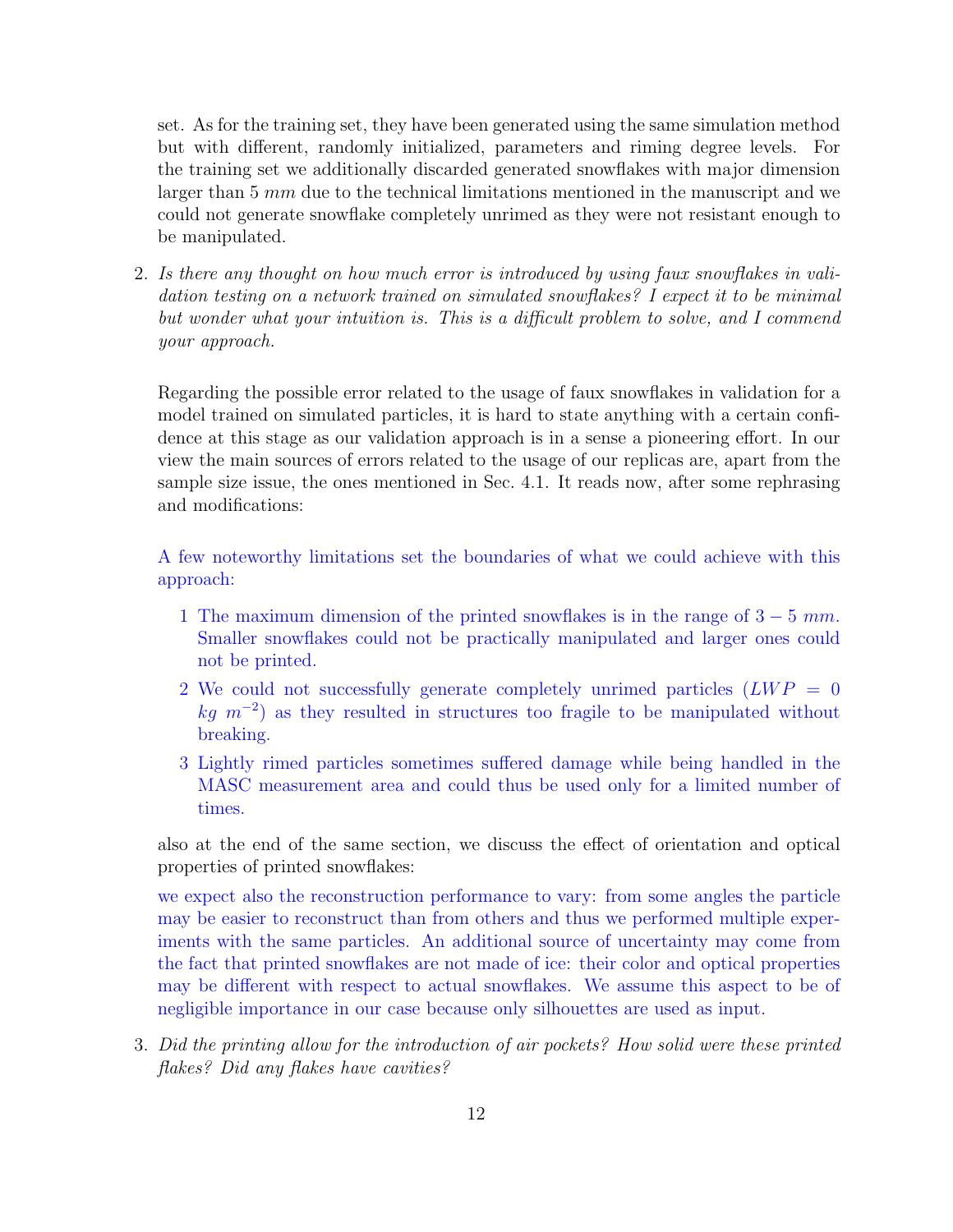Micro air intrusions within individual crystals have been documented, for example in [Nelson and Swanson, 2019], but the snowflake generation model is not equipped to reproduce them. Some air pockets may be generated in aggregates if multiple crystals are combined in a way to leave empty spaces inside, although it is in principle rare to obtain a completely closed air pocket. The printing would allow for such type of cavities to be created.

From visual inspection of the *stl* files<sup>1</sup> and of the actual printed snowflake, we could not see any completely closed cavity. The structure of the snowflakes can be observed in the images of Table 1 of the manuscript. Although this table provides information about the modeled snowflakes (as if they were composed of ice) and not the printed replica themselves, we added in the revised version a column with information about their density (only mass was mentioned in the submitted version) and thus their solidity.

#### 4. How did the GAN perform with irregular shapes?

In principle all the snowflake shapes are irregular. However, in a first approximation, heavily rimed particles tend to have less complex/irregular shapes. In fact the relative errors of 3D-GAN are lower for regular shapes with respect to highly irregular ones. We rephrased a part of the discussion of Sec. 4.2.1:

In our evaluation data set, the snowflakes having the largest mass are also the ones with the highest degree of riming (See Table 1). In this sense, 3D-GAN shows its ability to indirectly infer the riming degree and the related increase of mass by exploiting the information embedded in the silhouettes. At the same time, heavily rimed particles have more regular shapes and thus represent a less complex geometrical challenge for 3D-GAN. With this in mind it is also not surprising that BL06, which includes more information on particle geometry and compactness, outperforms a simple mass-size relation as M07.

To better illustrate this aspect to the Reviewer, we prepared as example Fig. 2, here below. The image shows how the relative errors in the mass estimation of 3D-GAN are decreasing as the (color-coded) riming level increases.

5. You cite [Kleinkort et al., 2017] with a "volume reconstruction (using a standard 3 camera MASC) is quantified to be  $27\%$  in terms of absolute error...". Kleinkort found improvement by introducing additional camera angles. Have you given thought to including additional angles for the GAN?

The method is actually modular enough to be adapted to include additional camera angles (see for example the functions in the file  $\alpha$ *ggproj.py* in the open-access code repository of 3D-GAN). The work of [Kleinkort et al., 2017] is however based on a modified MASC version, unique of its kind. We do not have such modifications on our

<sup>&</sup>lt;sup>1</sup>Freely available for download at: [Grazioli et al., 2021, 10.5281/zenodo.4790962]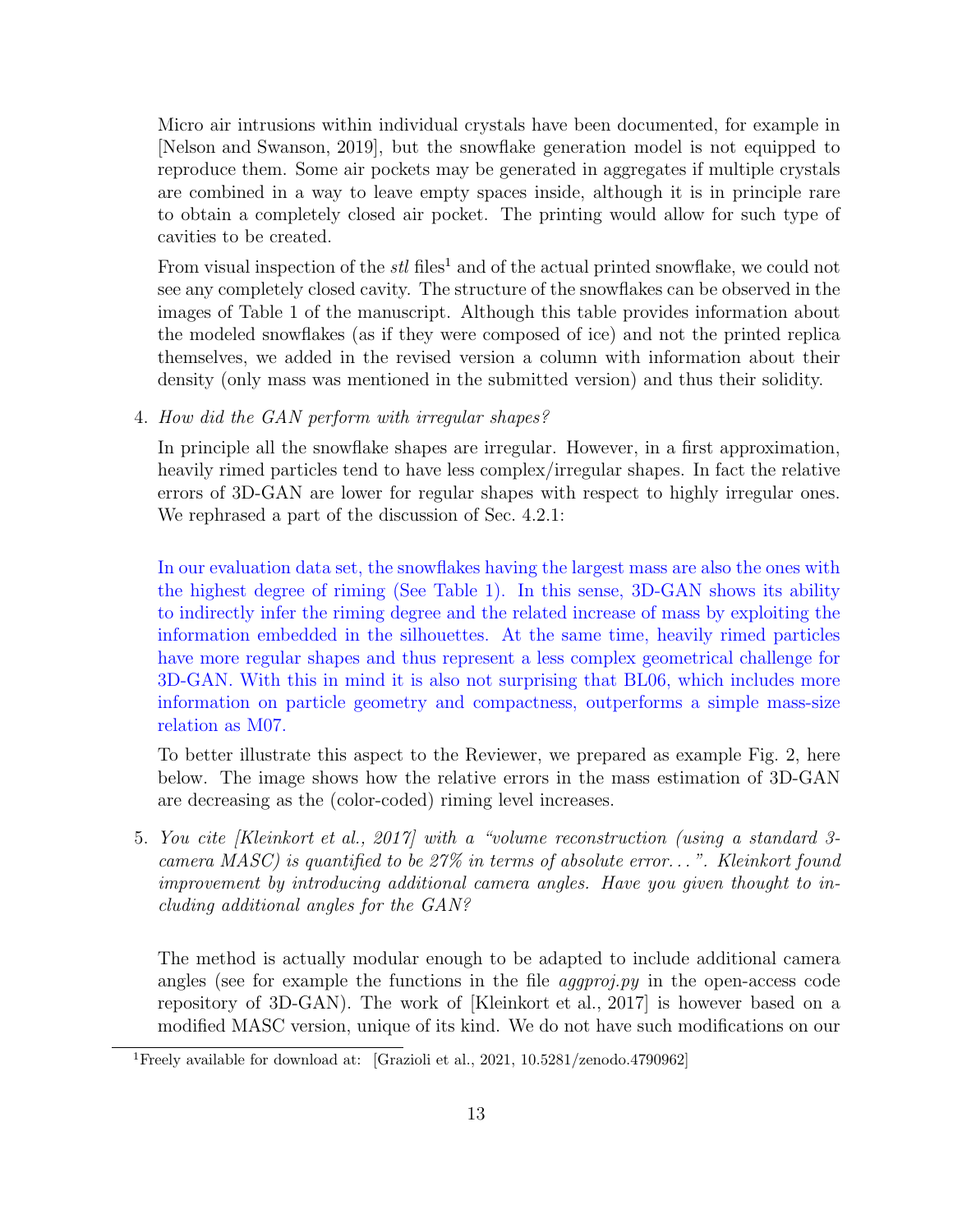

Figure 2: Relative estimation bias (3D-GAN / reference) for the mass of the snowflakes. Color-coded the  $LWP$  as proxy for the riming degree of the particles and thus for their complexity (more rimed being less complex). Each point represents a capture of a 3D-printed snowflake.

MASC system and therefore we cannot perform an evaluation as the one shown in the present manuscript.

#### Specific comments

1. 170- What were the 3 PCA components kept? Or what were they related to. Might help in reproducibility if we had that information.

The three most important components are kept (in terms of explained variance). We rephrased the sentence as:

We kept the three most important PCA components, sorted in order of explained variance.

The technical details of the PCA and the functions used can be found in the file features.py in the open-access code repository of 3D-GAN.

2. 192- Were there any experiments with different printer material? A larger validation set would be beneficial and perhaps a more durable material could assist in that.

We did not try different material and we relied on the support and availability of the facilities at EPFL with such equipment. We agree that a larger validation set would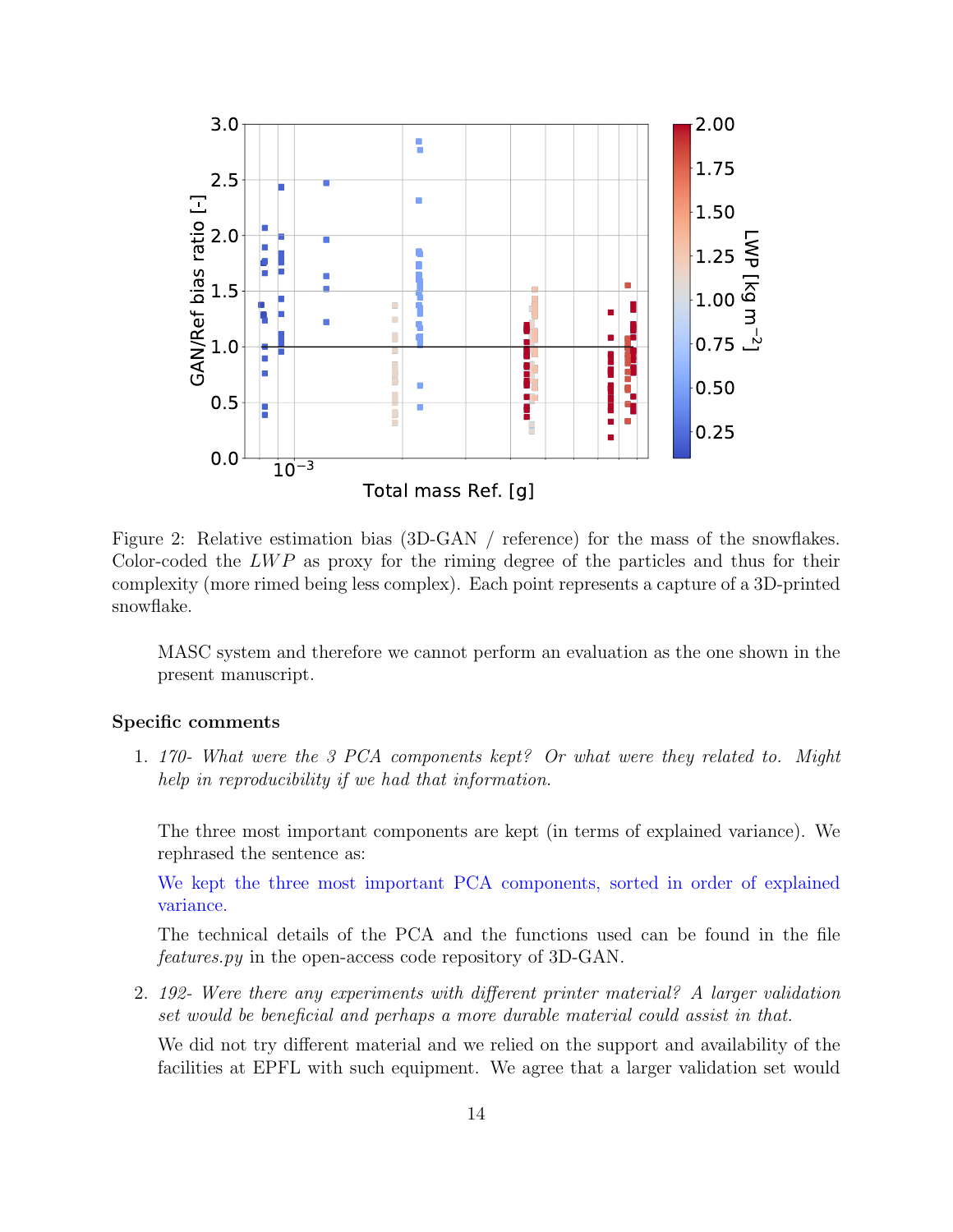be beneficial. We therefore stress this aspect in the Conclusions with this rephrased sentence:

When it will be feasible to 3d-print, at lower costs, a large number of snowflakes at a fine resolution (at least the 40  $\mu$ m voxels used by the model presented here), it will be of interest to extend the validation to a larger and more variate sample.

3. 289- Mean terms of mean NSE. Want to make sure this is not a typo.

It was a typo. Thanks for the correction. It reads now: in terms of mean NSE

4. 319 – Table 5 and 4... this causes me fits. I don't know if there is a rule of numbers being listed in order, but it certainly stands out. Repeated in Fig. 6 so at least the authors are consistent.

We agree with the Reviewer and we corrected, through the manuscript.

# References

- [Grazioli et al., 2021] Grazioli, J., Leinonen, J., and Berne, A. (2021). Support data and codes for the evaluation experiment section of the paper: "mass and geometry reconstruction of snowfall particles from multi angle snowflake camera (masc) images".
- [Karrer et al., 2020] Karrer, M., Seifert, A., Siewert, C., Ori, D., von Lerber, A., and Kneifel, S. (2020). Ice Particle Properties Inferred From Aggregation Modelling. J. Adv. Mod. Earth Sys., 12(8).
- [Kleinkort et al., 2017] Kleinkort, C., Huang, G. J., Bringi, V. N., and Notaros, B. M. (2017). Visual Hull Method for Realistic 3D Particle Shape Reconstruction Based on High-Resolution Photographs of Snowflakes in Free Fall from Multiple Views. J. Atmos. Oceanic Technol., 34(3):679–702.
- [Leinonen et al., 2018] Leinonen, J., Lebsock, M. D., Tanelli, S., Sy, O. O., Dolan, B., Chase, R. J., Finlon, J. A., von Lerber, A., and Moisseev, D. (2018). Retrieval of snowflake microphysical properties from multifrequency radar observations. Atmos. Meas. Tech., 11(10):5471–5488.
- [Leinonen and Moisseev, 2015] Leinonen, J. and Moisseev, D. (2015). What do triplefrequency radar signatures reveal about aggregate snowflakes? J. Geophys. Res. Atmos., 120(1):2014JD022072.
- [Leinonen and Szyrmer, 2015] Leinonen, J. and Szyrmer, W. (2015). Radar signatures of snowflake riming: A modeling study. Earth and Space Science, 2(8):2015EA000102.
- [Mason et al., 2018] Mason, S. L., Chiu, C. J., Hogan, R. J., Moisseev, D., and Kneifel, S. (2018). Retrievals of Riming and Snow Density From Vertically Pointing Doppler Radars. J. Geophys. Res. Atmos., 123(24):13807–13834.